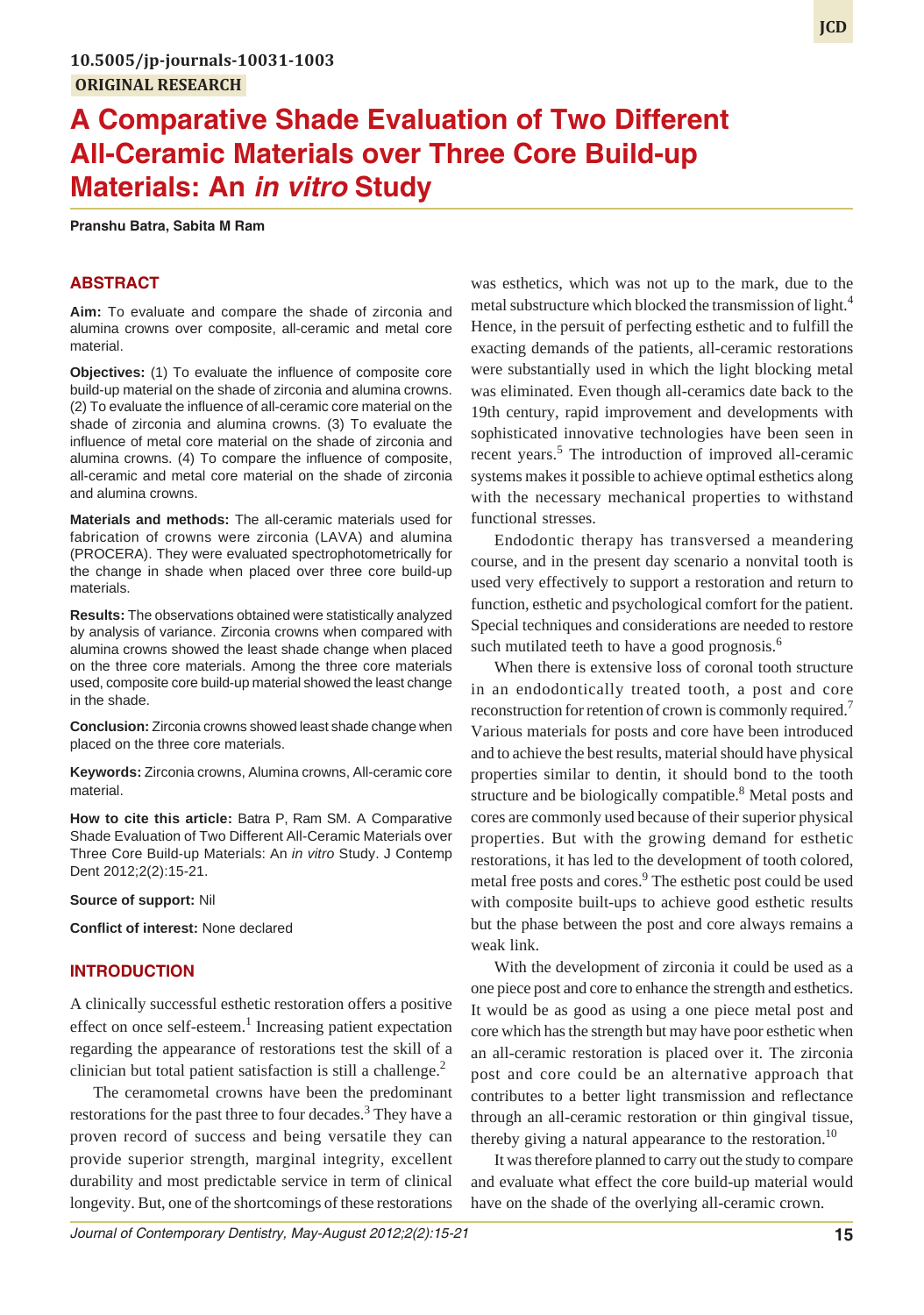# **MATERIALS AND METHODS**

The study was divided in the following steps:

- Selection of the extracted teeth
- Preparation of the extracted teeth
- Fabrication of the cores
- Fabrication of all-ceramic crowns
- Spectrophotometric analysis.

# **Selection of the Extracted Teeth**

Three extracted maxillary central incisors of approximately the same size and shape were selected for the study and were disinfected by storing under 10% neutral buffered formalin solution. They were cleaned with ultrasonic scaler and each of the tooth were mounted on a block of dental stone leaving the crown portion and cementoenamel junction (CEJ) exposed (Fig. 1). The labial and palatal surfaces were marked on the mounting block.

# **Preparation of the Extracted Teeth**

All the three extracted teeth were sectioned 2 mm coronal to the CEJ with a wheel-shaped diamond point on an airrotor handpiece with water spray. The teeth were prepared using a torpedo-shaped diamond point above the CEJ, in such a way, to achieve a 2 mm ferrule, $^{11}$  and a 1.5 mm deep chamfer finish margin<sup>12</sup> (Fig. 2). Post space of 2 mm was also prepared using peso reamer for the retention of the core.

# **Fabrication of Core**

After preparation of the teeth they were divided into three groups:

- *Group A:* Composite core (Luxacore)
- *Group B:* All-ceramic zirconia core (Cercon)
- *Group C:* Metal core (Wiron 99).

# *Group A: Composite Core (Luxacore)*

Luxacore which is a dual cure composite resin core buildup material was used to fabricate the core on the prepared tooth. Equal amount of base and catalyst was dispensed from the mixing tip directly onto the prepared tooth surface and was manipulated using composite instrument. The buildup was then light cured for 40 seconds, this was done incrementally (Figs 3 and 4). The core preparation was done after a time interval of 10 minutes. It was prepared and contoured to form the core replicating a prepared tooth to receive all-ceramic core. A silicon putty index was then prepared over the composite core (Fig. 5). The index was used for fabricating all-ceramic zirconia core and metal core to standardize the size of the core.

# *Group B: All-ceramic Zirconia Core (Cercon)*

On the prepared tooth, wax separator was applied and wax pattern was prepared using the silicon putty index. On completion of the wax pattern it was scanned in the cercon



**Fig. 1:** Teeth mounted for preparation



**Fig. 2:** Prepared tooth sample



**Fig. 3:** Material, instruments and equipment used for fabricating composite core

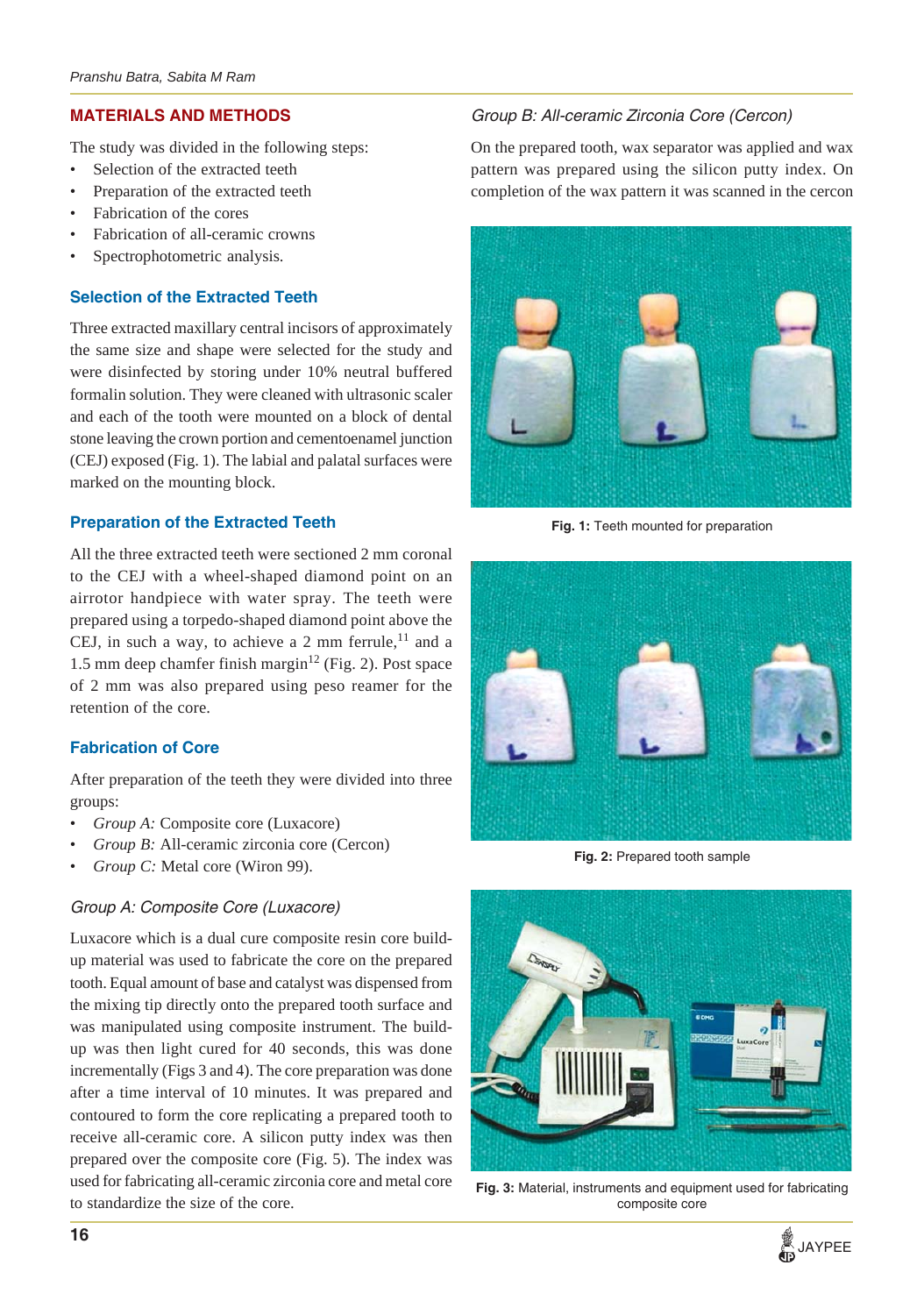milling machine and then the machine milled the cercon zirconia block of natural shade. The core was milled from presintered zirconia block in an enlarged size. The enlargement factor compensated for the sintering shrinkage (18% linear). The milled sample was sintered in the cercon heat furnance at 1,350ºC for 6 hours. The core was then finished and polished using diamond points on an air rotor with water spray. The core was cemented on the tooth using resin cement (Varolink II; Figs 6 and 7). $^{13}$ 

#### *Group C: Metal Core (Wiron 99)*

Wax separator was applied over the prepared tooth and using the silicon putty index, a wax pattern for the core was prepared. On completion of the wax pattern, it was sprued and invested in the rubber casting ring. The investment material was allowed to set for 1 hour after which it was placed in wax burnout furnance until the temperature of 950ºC was achieved. The casting was done with NiCr alloy to get a metal core. It was finished and polished to fit onto the prepared tooth. The core was then cemented on the



**Fig. 4:** Tooth with composite core (LuxaCore) **Fig. 6:** Tooth with all-ceramic zirconia core (Cercon)

prepared tooth using zinc phosphate cement (Figs 8 and 9). $^{14}$ 

# **Fabrication of All-ceramic Crowns**

After the core was cemented in place on the prepared tooth, all-ceramic crowns were fabricated. All-ceramic crowns were divided according to the material used:

- *Group I:* Zirconia crowns (Lava)
- *Group II:* Alumina crowns (Procera)

#### *Group I: Zirconia Crowns (Lava)*

The tooth along with the ceramic core was mounted on a rotating platform in an optical scanning device Lava scan that was attached to a computer. After scanning the tooth with the core, the three-dimensional (3D) image got displayed on the computer screen. The next step was to decide the thickness of the coping, which was kept at 0.4 mm as advised by the company for anterior restorations. After designing of the coping, the 3D shape was milled from a presintered zirconia oxide blank using hard metal tools.





**Fig. 5:** Tooth with silicon putty index

*Journal of Contemporary Dentistry, May-August 2012;2(2):15-21* **17**



**Fig. 7:** Tooth with all-ceramic zirconia core (Cercon)

**JCD**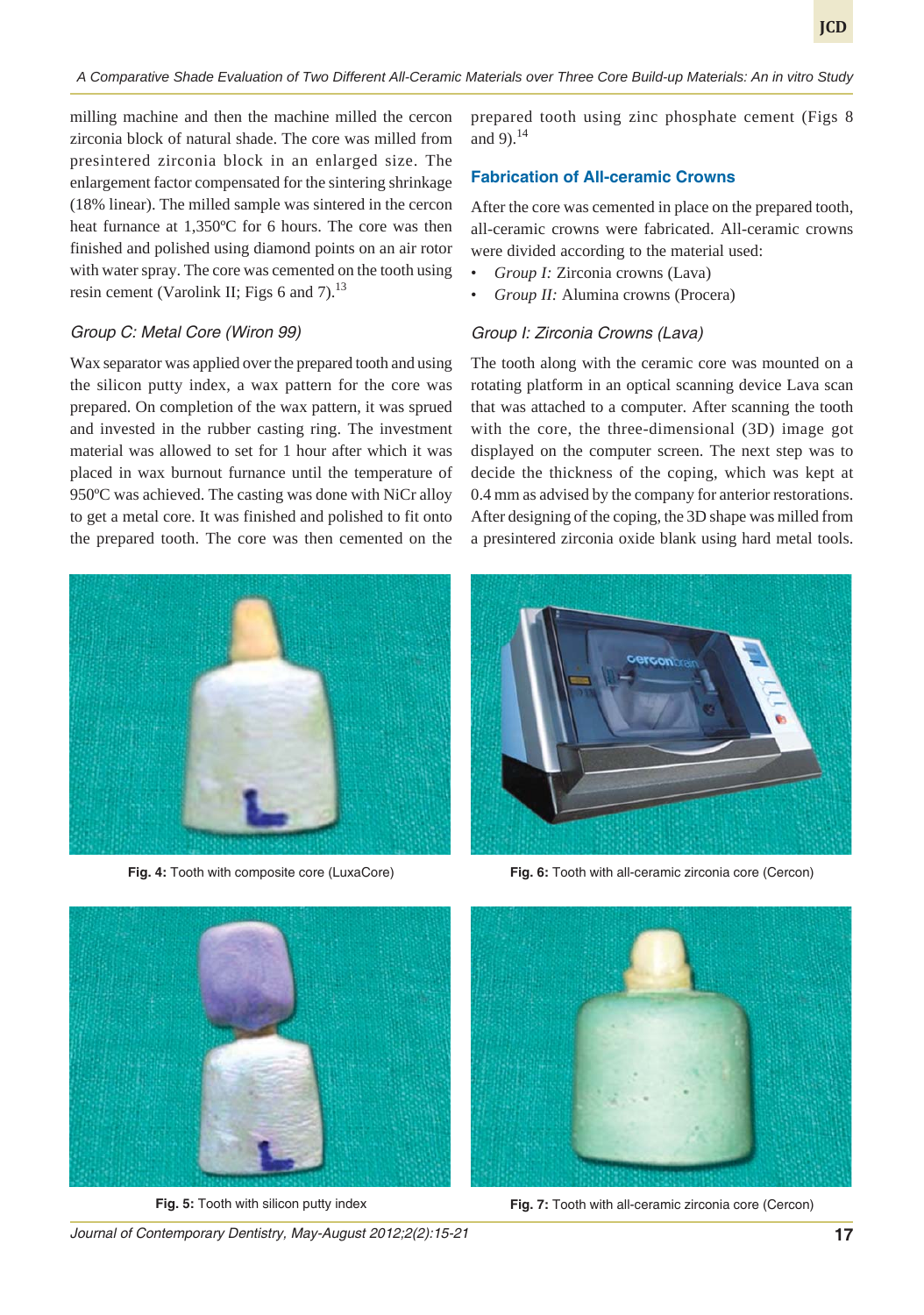The milling time for the crown was 35 minutes. After the milling process got completed the manual finishing was carried out before sintering takes place. The coloring of the framework was also done before sintering process. The framework was colored using FS2 shade which corresponds to B2 shade of Vita classic shade guide. Then fully automated, monitored sintering process was done with no manual handling in a special furnance, the Lava Therm for 11 hours including heating and cooling phase at 1,500ºC. Five copings of zirconia oxide (Lava) all ceramic system were preparaed.

The copings were then evaluated for their fit and also thickness was verified with gauge to be 0.4 mm. Later on ceramic build-up was carried out using Lava Ceram ceramic material and layering of 1.1 mm thickness was done to attain the desired 1.5 mm thickness of the restoration. Firing of the layering ceramic was carried out at the program set in the ceramic furnance Programat P200. On completion of firing procedure the crowns were finished, polished and glazed.



**Fig. 8:** Material used for fabricating metal core



**Fig. 9:** Tooth with metal core (Wiron 99)

## *Group II: Alumina Crowns (Procera)*

*Scanning procedure in dental laboratory:* The tooth along with the ceramic core was mounted on a rotating platform in a digital scanning device that was attached to a computer and the entire preparation was digitalized. After scanning the tooth, the two-dimensional image got displayed on the computer screen. The next step was to decide the thickness of the coping, which was kept at 0.4 mm as advised by the company for anterior restorations. After designing of the coping, a file was saved in computer and was sent via e-mail to the production station in Sweden. Five copings of alumina (Procera) all ceramic system were ordered from Sweden.

*Manufacturing procedure at Sweden work station:* The copings were manufactured with advanced powder technology by sintering high purity alumina powder with CAD-CAM technique. This process takes into account the sintering shrinkage of approximately 20%. It was compensated by enlarging the tooth to a 20% larger refractory die, on which the alumina powder is sintered. Five densely sintered high purity aluminum oxide copings were manufactured in the similar manner. The copings were examined for quality control and sent by courier to the dental laboratory.

*In the laboratory:* The copings were then evaluated over for their fit and also thickness was verified with gauge to be 0.4 mm. Later on ceramic build-up was carried out using Nobel Rondo alumina ceramic material and layering of 1.1 mm thickness was done to attain the desired 1.5 mm thickness of the restoration. Firing of the layering ceramic was carried out at the program set in the ceramic furnance Programat P200. On completion of firing procedure the crowns were finished, polished and glazed.

## **Spectrophotometric Analysis (L\*a\*b\*)**

Spectrophotometric analysis  $(L^*a^*b^*)$  of (Figs 10 and 11):

- All-ceramic crowns
- Zirconia crowns over three core build-up materials
- Alumina crowns over three core build-up materials.

#### *All-ceramic Crowns*

The groups I and II crowns were ready to be subjected to spectrophotometric analysis. They were placed on the tooth without the core build-up material on it and were placed on the modeling clay, to get the labial surface of the crown parallel to the beam of spectrophotometer. The middle third surface was evaluated and readings for each crown were recorded in the CIELAB system in the form of L\*a\*b\* values.

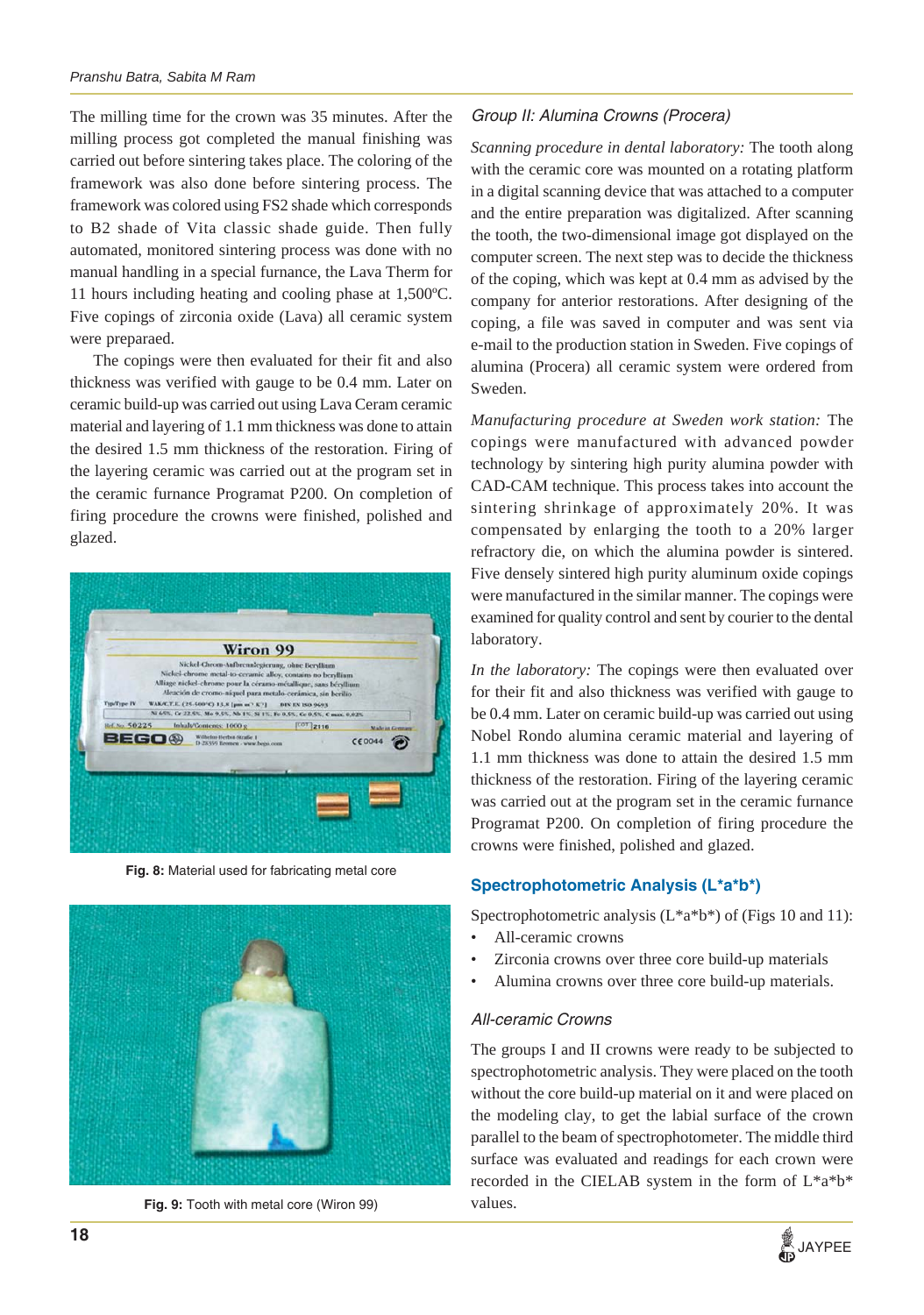#### *Zirconia Crowns Over Three Core Materials*

Each crown of group I were placed over the three core material and were positioned on the modeling clay and subjected to spectrophotometric analysis as stated earlier. L\*a\*b\* values were obtained for each crown.

# *Alumina Crowns Over Three Core Materials*

Each crown of group II were placed over the three core material and were positioned on the modeling clay and subjected to spectrophotometric analysis as stated earlier.  $L^*a^*b^*$  values were obtained for each crown and  $dE^*$  values for each combination were calculated.

# **RESULTS**

The observations were statistically analyzed to comparatively evaluate the dE\* values obtained. The oneway analysis of variance (ANOVA) was applied to the data to determine differences and decide whether the comparisons between the crowns for their shade reproducibility were statistically significant. The mean dE\*



**Fig. 10:** Groups I and II crowns ready for spectrophotometric analysis



values for groups IA, IB and IC crowns was 0.62, 0.64 and 2.08 respectively. The mean dE\* values for groups IIA, IIB and IIC crowns was 0.83, 0.86 and 2.44 respectively. There was a significant difference statistically in the shade reproducibility of groups I and II crowns when placed over the three core build-up materials and group I crowns being better. Among the core build-up materials used group A showed the least change in shade of the crowns (Graph 1, Tables 1 and 2).

#### **DISCUSSION**

The dental profession for ages has continually sought the 'perfect replica' of a natural tooth. The most commonly encountered conditions with anterior teeth are fracture and discoloration but it has been observed, that in clinical practice a single maxillary central incisor being in the esthetic zone poses the greatest restorative challenge.

Several decades of clinical experience has proved metalceramics to be the most extensively advocated restoration. But in this new millennium, television and media have promoted the importance of dental esthetics which has resulted in a heightened level of perception among the people while seeking esthetic treatment. The ceramometal restorations though stronger than the ceramic, did have the drawback of light transmission due to underlying metal coping. This lead to research in ceramic material science to emerge with the new generation of ceramic materials which would have the required esthetics and strength.

When there is excessive loss of tooth structure, retention for the artificial crown is required. This can be achieved by using post and core. But the type of the crown material affects the post selection. When all-ceramic crowns are used, tooth colored nonmetallic post and core material should be used. $15$ 

This study was planned to compare and evaluate the influence of three different core materials on the shade of two all ceramic system (Lava and Procera). In this study, the shade reproducibility was analyzed with help of a spectrophotometer (Datacolor 650) as it is capable of quantifying color values more precisely.<sup>16</sup> Three extracted maxillary central incisors were chosen for the study. The three selected central incisor were sectioned with an air rotor 2 mm coronal to the CEJ, and a finish line of 1.5 mm deep chamfer was prepared. After preparation of the teeth they were divided into three groups. In group A, the core buildup was done with composite (Luxacore), in group B, the core build-up was done with all-ceramic zirconia core (Cercon) and in group C, the core build was done with metal (Wiron 99). After core build-up was completed, the allceramic crowns were fabricated. The all-ceramic crowns **Fig. 11:** Spectrophotometric analysis were divided into two groups according to the material used: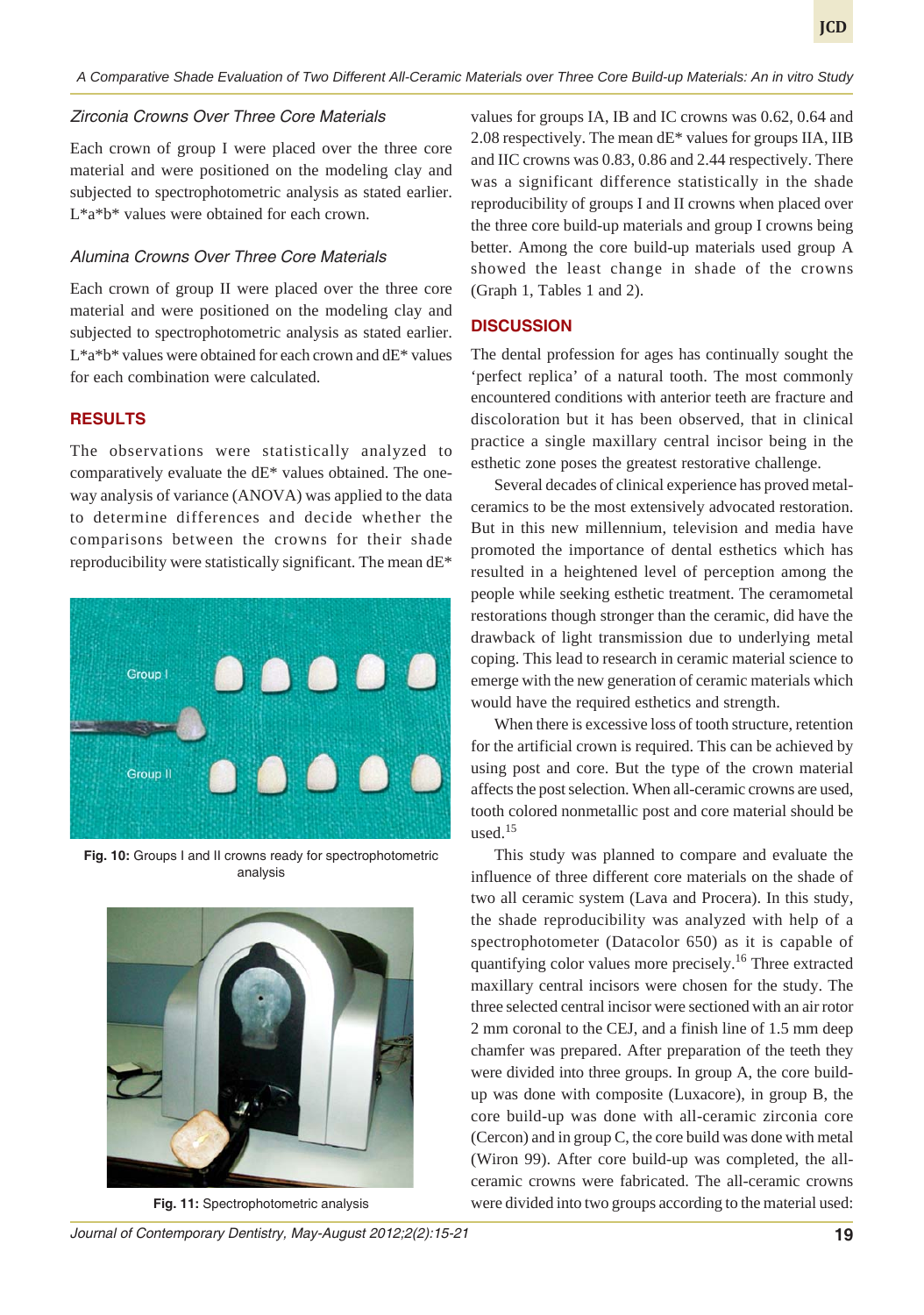# **Group I—Zirconia Crowns (Lava) and Group II— Alumina Crowns (Procera)**

The manufacturers instructions were strictly followed while fabricating all the crowns. It was important to get even thickness of the ceramic over the ceramic copings so that the thickness of the crowns was maintained as 1.5 mm. The thickness of the copings for groups I and II was kept as 0.4 mm.

After the fabrication of the crowns was completed, they were subjected to spectrophotometric analysis where the  $L^*a^*b^*$  and  $dE^*$  values of all the crowns in groups I and II were obtained. The dE\* values were indicative of the color change and showed the difference between the color values obtained for the B2 shade tab and color values obtained for the crowns after fabrication.



**Graph 1:** Mean dE\* between group IA, group IIA and group IB, group IIB, and group IC, group IIC

**Table 1:** Comparative evaluation of mean dE\* values between groups and within groups for group I, when placed over groups A, B and C

| Source of<br>variation                       | Sum of<br>squares | Degrees<br>of freedom | Mean<br>square | F       | p-value |
|----------------------------------------------|-------------------|-----------------------|----------------|---------|---------|
| <b>Between</b><br>groups<br>Within<br>groups | 7.856<br>0.118    | $\mathcal{P}$<br>12   | 3.928<br>0.010 | 400.124 | 0.000   |

**Table 2:** Comparative evaluation of mean dE\* values between groups and within groups for group II, when placed over groups A, B and C

| Source of Sum of<br>variation      | squares | Degrees<br>of freedom | Mean<br>square | F       | p-value |
|------------------------------------|---------|-----------------------|----------------|---------|---------|
| <b>Between</b><br>groups<br>Within | 11.795  | $\mathcal{P}$         | 5.898          | 510.470 | 0.000   |
| groups                             | 0.139   | 12                    | 0.012          |         |         |

The crowns of groups I and II were placed over three core materials and were subjected to spectrophotometric analysis where the  $L^*a^*b^*$  and  $dE^*$  values were obtained.

Various studies<sup>17</sup> have concluded that when  $dE$  values <1, the difference was not perceptible, when dE was between 1 and 2, it was considered as good color match and when dE values were between 2 and less than 3.3 to 3.7, it was considered clinically acceptable in oral environment. But when the dE values > 3.7 it was considered a poor match.

 From the results of the study, it was seen that when the crowns of group I (zirconia) and group II (alumina) were placed on core material of group A (composite), group B (all-ceramic zirconia) and group C (metal), shade changes were seen in the crowns. The results revealed that the shade of group II crowns was significantly influenced as compare to group I crowns. This finding may have been owing to the fact that group I crowns fabricated with zirconia substructure are more opaque when compared to group II crowns fabricated with alumina substructure, so group I crowns could mask the underlying core materials and showed better results. Though spectrophotometrically there was significant difference in the shade values of the two groups of crowns fabricated in zirconia and alumina but the dE\* values were below the specific threshold meaning that the color difference between the groups were not visually perceivable.

# **LIMITATION OF THE STUDY**

This study was limited by the fact that the luting agent was not considered for cementation of crowns which could bring about a change in the shade of all-ceramic restorations and may even mask the underlying core material.

## **CONCLUSION**

The study conducted evaluated the shade of two different all-ceramic materials over three core build-up materials. Within the limitation of the *in vitro* study, the following conclusions were drawn:

- 1. Zirconia and alumina crowns when placed over the composite core build-up material showed the least change in the shade.
- 2. Zirconia and alumina crowns when placed over the allceramic zirconia core material showed less change as compared to metal core but more than the composite core build-up material.
- 3. Zirconia and alumina crowns when placed over the metal core material showed the highest shade change as compared to the composite and all-ceramic zirconia core materials.
- 4. Zirconia crowns when compared to the alumina crowns showed the least shade change when placed on the three core materials.